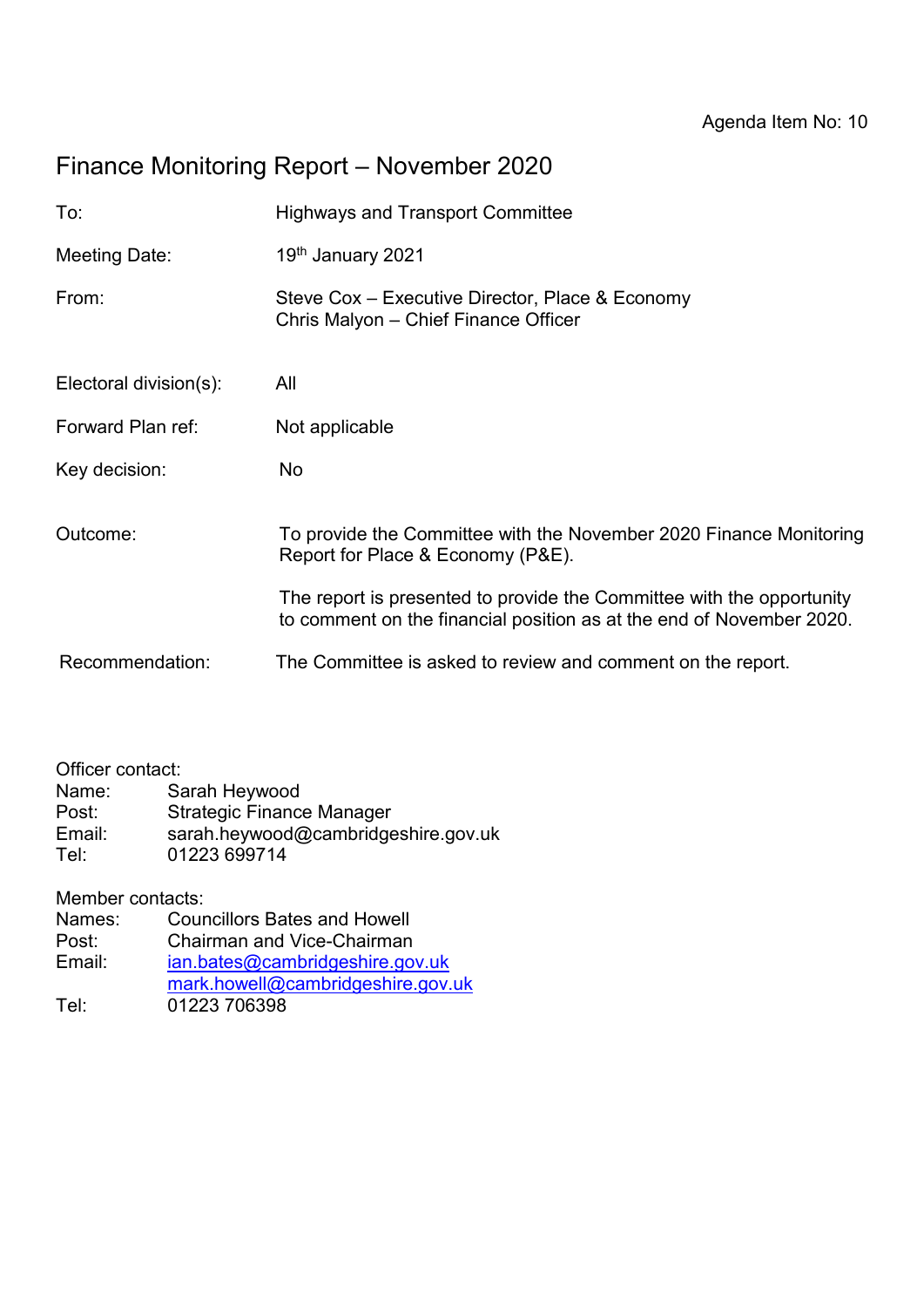### 1. Background

1.1 The appendix attached provides the financial position for the whole of Place & Economy Services, and as such, not all of the budgets contained within it are the responsibility of this Committee. To aid Member reading of the report, budget lines that relate to the Highways and Transport Committee are unshaded and those that relate to the Environment and Sustainability Committee are shaded in Appendix 1. Members are requested to restrict their questions to the lines for which this Committee is responsible.

### 2. Main Issues

- 2.1 Revenue: The report attached as Appendix A is the Place & Economy Finance Monitoring Report for 2020/21 as at the end of November 2020. Place and Economy as a whole is forecasting a bottom line revenue overspend of £2.8m, which is a reduction of £0.5m since last month. This reduction is mainly due to the loss of parking enforcement income being less than originally assumed (reduction of £228K) and a reduction in the Waste forecast (£123K).
- 2.2 £4.6m of the forecast pressure is attributable to the impacts of Covid-19. The majority of these pressures are for the loss of income which is used to fund existing services. These pressures and the assumptions on the recovery profile of income are being closely monitored and regularly reviewed. The next Finance Monitoring Report will reflect the government's contribution to the loss of income due to the impact Covid, and so the forecast overspend will reduce.
- 2.3 Capital: The figures reflect the updated Abbey Chesterton Bridge budget.
- 2.4 The vacancy, tree and Local Highway Initiative (LHI) activity data is reported within the Finance Monitoring Report.

### 3. Alignment with corporate priorities

3.1 A good quality of life for everyone

There are no significant implications for this priority.

3.2 Thriving places for people to live

There are no significant implications for this priority.

3.3 The best start for Cambridgeshire's children

There are no significant implications for this priority.

3.4 Net zero carbon emissions for Cambridgeshire by 2050

There are no significant implications for this priority.